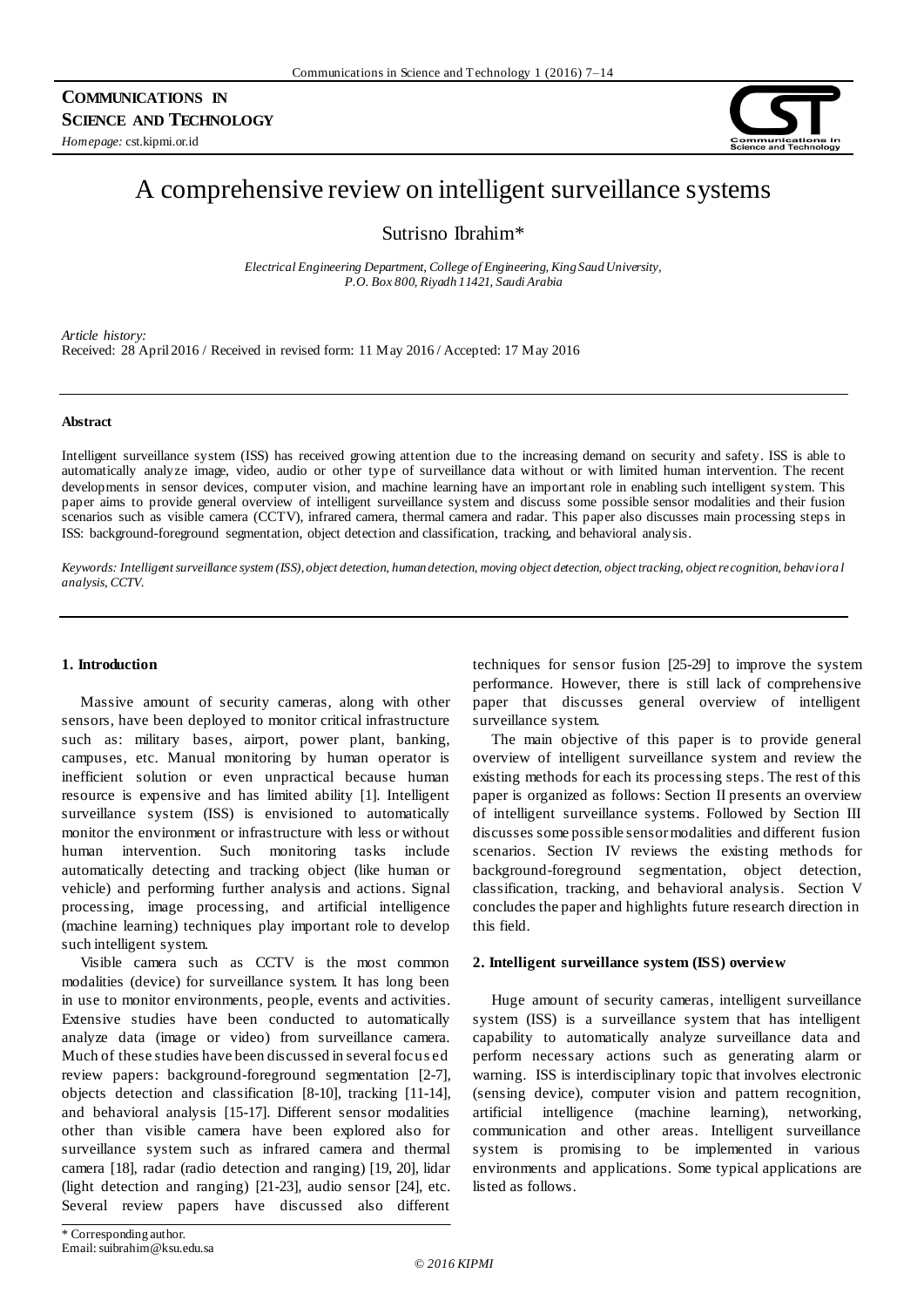- Home security [30, 31] and intrusion detection [32].
- Home care and safety [33].
- Public transport area such as airport, seaport, bus/train terminal [24].
- Public area [34] such as colleges, campuses, governmental building.
- Traffic monitoring [35].
- Crown management and analysis [36].
- Pedestrian detection and autonomous car [9, 10].
- Remote military surveillance, border monitoring, perimeter surveillance for power plant, company, etc.

Example of surveillance systems that have been previously studied or developed to have automation or intelligent capabilities: VSAM (video surveillance and monitoring) [37], W4 [38], PRISMATICA (pro-active integrated systems for security management by technological institutional and communication assistance) [24, 39], ADVISOR (annotated digital video for intelligent surveillance and optimized retrieval) [40]. Fig. 1 shows the overview of PRISMATICA system that has been proposed to improve passenger security and safety in the public transport system. It contains several main components: camera network (existing CCTV), intelligent camera system, transmission system, audio surveillance, operator, and also the main server (MIFSA).



Fig. 1. An overview of PRISMATICA system [24]

Another impressive surveillance system is DARPA ARGUS-IS (autonomous real-time ground ubiquitous surveillance imaging system) [41]. With 1.8 Gigapixels video system, ARGUS-IS is able to auto-track every moving object within a 40 square kilometers (size of small city) using single platform. Such commercially available ISS products: DETEC AS (www.detec.no) and DETER (detection of events for threat evaluation and recognition) [42]. Intelligent surveillance system may play a significant role in security and safety in public, as well as in private domain. However, it is highly challenging due to some practical issues, such as:

- Performance: such as the system accuracy
- Robustness: the system should be robust again real word issues such as illumination variation, clutter, occlusion, weather change, camouflage, etc.
- **Reliability**
- Real time constrain: the system should fast enough
- Cost effective

#### **3. Possible Sensor Modalities and Fusion Methods**

#### *3.1. Visible Camera*

Visible (Video) camera is common sensor modalities for surveillance system. It has long been in use to monitor environments, people, events and activities. It is the most commercially available surveillance sensors starting from low cost IP camera to high performance professional CCTV. Security cameras have been placed in everywhere, from private homes, streets, public buildings, as well as in border between countries. Extensive research has been conducted for visible or video surveillance system [43]. Different types of visible cameras have been investigated for surveillance system such as color (or RGB) camera, monocular, stereo, omnidirectional camera, etc. Valera *et al* [44] divided the technological evolution of visual surveillance systems into three generations: Analog CCTV systems (1st generation), automated visual surveillance by combining computer vision technology with CCTV systems (2nd) and automated widearea surveillance system (3rd).

#### *3.2. Infrared (IR) and Thermal Camera*

Visible camera is working well only in the environment that has enough illumination or light intensity, for example during in daytime. In the environment with low light intensity or during the night, visible camera cannot capture the scene effectively. In this case, there are two possible solutions: using infrared camera or thermal camera. Object (like human) that has contras temperature with the surrounding environment is much easier to distinguish in the thermal or infrared camera image than in the visible camera image.

Both cameras capture infrared radiation that is invisible for human eye, therefore the "infrared camera" and "thermal camera" terms are usually interchangeable. However, infrared camera usually referred to a camera that captures nearinfrared (NIR) or short-wavelength infrared (SWIR) emissions to increase the visibility. Infrared cameras are suitable for environments with a low illumination level. While thermal camera is referred to a camera that is able to capture long-wave or far-infrared (FIR) radiation emitted or reflected by objects. Thermal camera is useful if the scene is completely dark. Thermal camera can be divided into two types: cooled and uncooled. Cooled thermal camera provides higher resolution and image quality, but generally more expensive and consumes more power. Examples of infrared and thermal camera are FLIR cameras, produced by FLIR System (www.flir.com), and AXIS Q19 camera series. Fig. 2 shows a scene that is captured using visible camera and thermal camera in the same time [18].



Fig. 2. A scene captured using visible and thermal camera [18]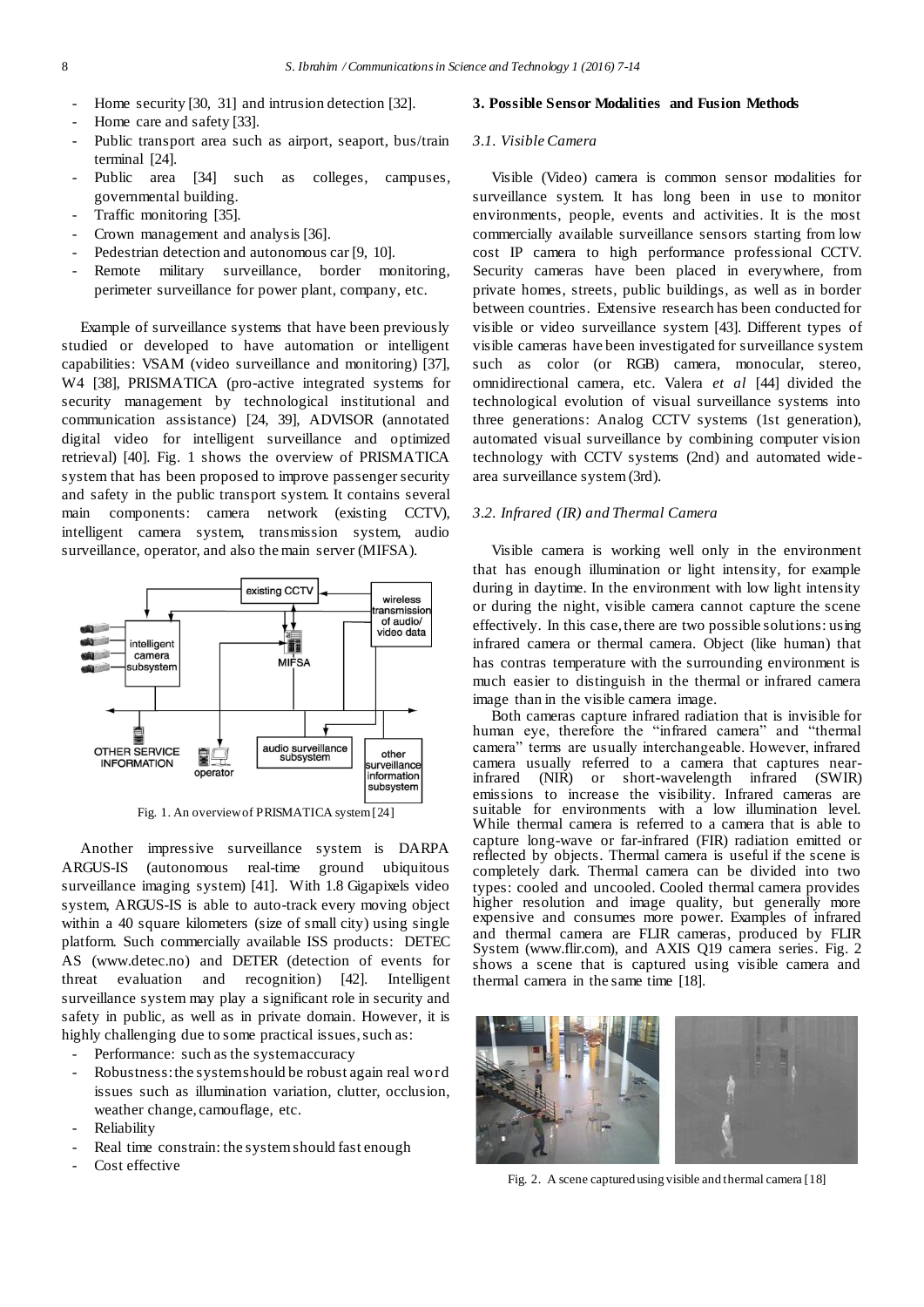#### *3.3. Radar and lidar*

Range sensing is an interesting sensor modality due to its accuracy, large field of view and robustness with respect to illumination changes. Such range sensing includes radar (radio detection and ranging) and lidar (light detection and ranging). Radar uses uses radio waves for sensing, while lidar uses light or laser. In range data, changes in the background can be easily filtered out by excluding all data outside of the tracking area. One drawback is that range data is generally less informative than vision data for person or object recognition. Spinello *et al* [21-22] proposed people tracking using 3D lidar. Recenltly, Banedek [23] also proposed 3D people surveillance using rotating multi-beam (RBM) lidar (as shown in Fig. 3). Javed *et al* [19] develop automatic target classifier (such pedestrian and vehicles) using ground surveillance radar. While Kocur *et al* in [20] used ultrawideband (UWB) radars for surveillance robot.



Fig. 3. People surveillance using 3D lidar [23]

#### *3.4. Other sensor (Audio, Ultrasonic, etc)*

There are many sensor modalities have been explored to improve or assist surveillance system, such as: audio 24], ultrasonic [30], passive infrared (PIR) [31] pressure sensor, etc. Environmental sound like breaking of glass, dog's barking, people screaming, fire alarm, gun firing and similar kind of sounds, may give a reasonable degree of confidence in making a decision about 'secure' or 'insecure' state [45]. Some sensors maybe used for alerting; ones they detect an object, visible camera (or other sensor) is activated for more reliable recognition. Bai *et al* [30] developed an embedded home surveillance system based on multiple ultrasonic sensors. In their other work [31], they us ed pyroelectric infrared sensors (PIR) and pressure sensors as an alert system to save the power.

#### *3.5. Sensor Fusion*

Intuitively, combining multiple sensors will provide more accurate information about the targeted object. Multiple sensors might be homogeneous (same modality, such as multiple cameras) or heterogeneous (different modalities). Some sensor modalities are intuitively closed and complementary, such as visible, infrared and thermal camera, since they capture information in 2D image perspective. Similarly, both lidar and radar capture information in range domain (2D or 3D). Sensor fusion may happen at low-level (data fusion), high level (decision fusion) or in between. In data fusion, each sensor sends its original measurement to the fusion center, and then the center makes the decision about the event. In decision fusion, each sensor makes its own decision based on its own measurement, and then the fusion center makes the final decision based on all individual decisions (for example using majority voting). Each fusion scenario has its own advantages and drawbacks. Challenges in sensor fusion: how to handle different data modalities (visual, audio, radio signal, etc), data imperfection, conflicting data, sensor topology etc [28]. More information about basic sensor fusion may refer to [25-29].

Extensive works have been done on visual surveillance system using multiple cameras [46-48]. Reference [29] reviews recent progress in intelligent video surveillance using multiple cameras that include multi-camera calibration, computing the topology of camera networks, multi-camera tracking, object re-identification, and also multi-camera activity analysis. Robertson *et al* [49] combine visible, infrared and thermal camera for outdoor people detection for moving platform (vehicle). Premebida *et al* [50] proposed pedestrian detection combining RGB camera and dense LIDAR data

#### **4. Data Processing Techniques for ISS**

#### *4.1. Foreground-Background Segmentation*

Foreground-background segmentation is the first important step for intelligent surveillance system. The goal is to separate the object or moving object (foreground) and the environment (background). It commonly referred also as background modeling, background subtraction, or change detection. Many foreground-background segmentation techniques have been proposed, especially for visible/video surveillance. Several review paper also available that focused discuss foregroundbackground segmentation methods [2-7]. Bouwmans [5] discussed and provide a comprehensive list most of available techniques (see Table 1). Fig. 4 shows foregroundbackground segmentation using different methods: generalized mixture of Gaussians (MOG) [51], non parametric kernel density estimation [52], and codebook [53].



Fig. 4. Foreground-background segmentation: (a) original image, (b) MOG, (c) Kernel, (d) Codebook [53]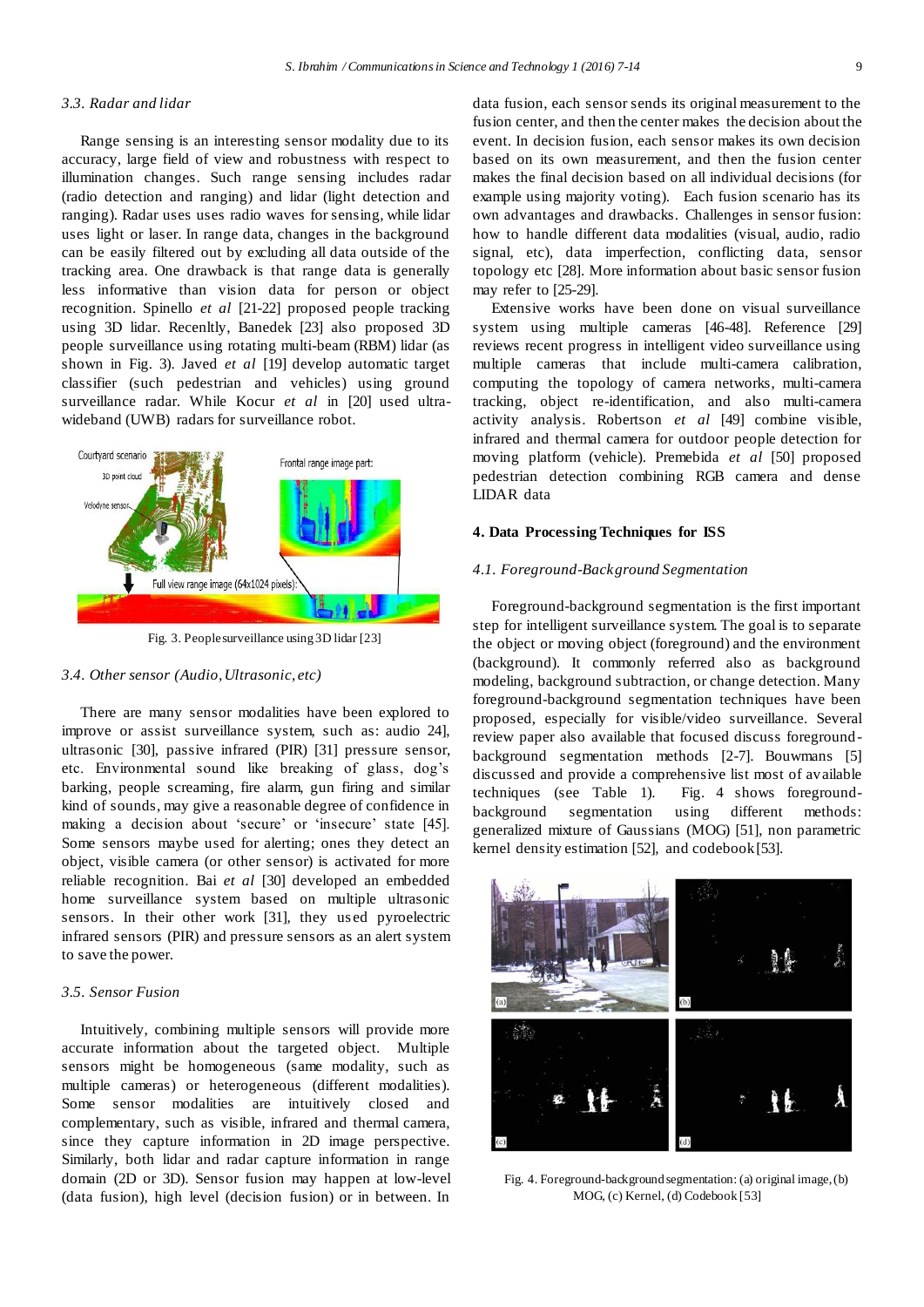| Category       | <b>Methods</b>        | <b>Main Contributor</b>         |
|----------------|-----------------------|---------------------------------|
|                |                       | (Author, year)                  |
| <b>Basic</b>   | Mean                  | Lee <i>et al.</i> $(2002)$ [54] |
| Background     | Median                | Mac Farlane et al.              |
| Modeling       | Histogram over time   | $(1995)$ [55]                   |
|                |                       | Zheng et al. (2006)[56]         |
| Statistical    | Single Gaussian       | Wren et al. (1997) [57]         |
| Background     | Mixture of Gaussians  | Stauffer and Grimson            |
| Modeling       | Kernel<br>Density     | (1999)[51]                      |
|                | Estimation            | Elgammal<br>al.<br>et           |
|                |                       | $(2000, 2002)$ [52,58]          |
|                |                       |                                 |
| Fuzzy          | Running<br>Fuzzy      | Sigari et al. (2008) [59]       |
| Background     | Average               | El Baf et al. (2008) [60]       |
| Modeling       | Type-2 Fuzzy Mixture  |                                 |
|                | of Gaussians          |                                 |
| Background     | K-Means               | Butler et al. (2003) [61]       |
| Clustering     | Codebook              | Kim et al. (2005)[53]           |
| Neural Network | Regression<br>General | Culibrk et al. (2006)           |
| Background     | Neural Network        | [62]                            |
| Modeling       | Organizing<br>Self    | Maddalena<br>and                |
|                | Neural Network        | Petrosino (2007) [63]           |
| Wavelet        | Discrete<br>Wavelet   | Biswas $et al. [64]$            |
| Background     | Transform             |                                 |
| Modeling       |                       |                                 |
| Background     | Wiener Filter         | Toyama et al. (1999)            |
| Estimation     | Kalman Filter         | [65]                            |
|                | Tchebychev Filter     | Messelodi et al. (2005)         |
|                |                       | [66]                            |
|                |                       | Chang et al. (2004) [67]        |

Obviously any possible techniques for foregroundbackground segmentation depend on the corresponding sensor modality. Recently, Sobral *et al* [7] compared 29 methods using BMC (Background Models Challenge) dataset [68]. Top five promising methods based on this experimental work are the methods that proposed by Wren *et al* [57], Kaewtrakulpong *et al* [69], Yao *et al* [70], Maddalena *et al* [63], Hofmann *et al* [71]. Cristani *et al* [3] discussed also other sensing modalities (such as audio, infrared and thermal camera) in their survey paper. Most of the proposed method in background-foreground segmentations employed only single sensor modality, and particularly using visible camera. Obviously, combining different sensor modality would make the system more robust or simplify the processing process for segmentation. For example, by combining visible camera and range data the background-foreground segmentation task become easier. Changes in the background can be easily filtered out by excluding all data outside of the observed area in the range data and the visible/image data is used for fine segmentation.

#### *4.2. Object Detection and Classification*

The ability to automatically detect and classify object (such as human and vehicle) is one of key component in intelligent surveillance system (ISS). For a machine (computer), detecting object like human is a hard job due to wide range of possible appearance as result of changing articulated pose, clothing, lighting and background [8]. Huge methods have been proposed for people detection based on visual camera. In their experimental survey, Enzweiler *et al* [9] showed an advantage of HOG/linSVM [72] at higher image resolutions and lower processing speeds, and a superiority of the waveletbased AdaBoost [73] cascade approach at lower image resolutions and closed real-time processing speeds. In the more recent benchmarking effort, Dollar *et al* [10] show that FPDW [74] has the best overall performance, but If computational cost is not a consideration, then MULTIFTR+MOTION [75] is the best choice.

Spinello *et al* [21, 22] proposed people detection using a bottom-up top-down detector, based on lidar data. The bottom-up detector learns a layered person model from a bank of specialized classifiers for different height levels of people that collectively vote into a continuous space. In the top-down step, the candidates are classified using features that are computed in voxels of a boosted volume tessellation. While in [23] Banedek *et al* map the 3D lidar point data into deptimage, and performing people detection in 2D. Spinello *et al* in [22] presented a people detection approach based on RGB-Depth sensors that provide both image and range data. Fig. 5 shows example of their result for people detection. Most of the proposed method in objects detection and classification focusing only for couple of object types for example human and car. In fact, in the real setting, there are a lot of object that should be considered also for example different type of animal or other subject that have potential threat for security or safety.



Fig. 5 people detection using RGB-D: color image (left), depth image (right)

#### *4.3. Object Tracking and Re-Identification*

After object detection, surveillance systems generally track the object in the spatiotemporal domain. Object tracking in are realistic scene is a challenging problem due to illumination changes, occlusion, clutter, sensor motion, and other issues. A large number of visual tracking algorithms (based on visible camera) have been proposed in recent years. Object tracking methods based on visual camera can be classified into five groups: model-based, appearance-based, contour- and meshbased, feature-based, and hybrid methods [76]. Several review papers that focused on visual tracking problem are available such as [11-14]. Recently, Smeulders *et al* [12] performed experimental survey based on Amsterdam Library of Ordinary Videos (ALOV) for 19 online trackers. Another effort for benchmarking visual object trackers was proposed by Wu *et al* [14]. According to the Visual Object Tracking challenge (VOT2014) result, the best tracker (combined accuracy and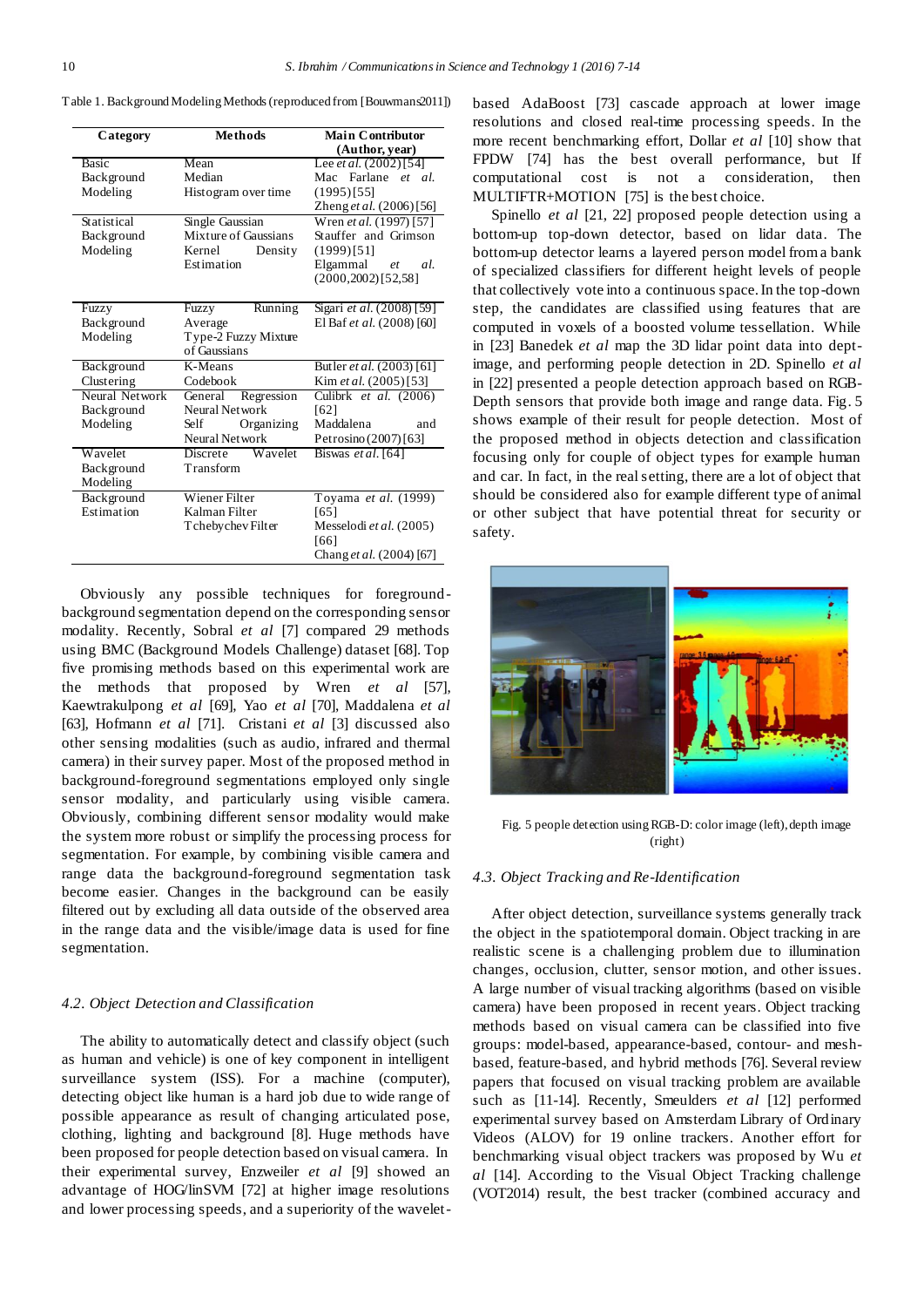robustness) is the discriminative scale space tracker (DSST) proposed by [77]. This tracker extended the minimum output sum of squared errors (MOSSE) tracker [78] with robust scale estimation.

Recently, some attempts have been done for people tracking using other than visible camera, such as using radar, lidar etc. For example, Mitzel *et al* [79] using stereo range data for real-time multi-person tracking. They did not only analyze 2D image, but also the range information from stereo camera. Fig. 6 shows an example of their results. Javed *et al* [19] develop automatic target classifier (such pedestrian and vehicles) using ground surveillance radar. While Kocur *et al* in [20] used ultra-wideband (UWB) radars for surveillance robot. Based on lidar data, Spinello *et al* [21, 22] proposed 3D people tracking using multi-target multi-hypothesis tracking approach. For people detection they employed a bottom-up top-down detector (explained in the previous section). Banedek *et al* [23] proposed an approach on real-time 3D people surveillance, with probabilistic foreground modeling, multiple persons tracking and on-line re-identification. The tracker module was also tested in real outdoor scenarios, with multiple occlusions and several re-appearing people during the observation period.



Fig. 6. Automatic people tracking [79]

#### *4.4. Behavioral Analysis*

There is an increasing interest to automatically analyze surveillance scene not only in the "object level" (such as detecting, tracking), but also further into "event level". Particular interests such are automated human behavior analysis [80, 81], group behavior analysis [82], crown analysis [36, 83, 84], and event analysis. Some review papers have been devoted to this topic [15-17]. Human behavior analysis can play a significant role in security by decreasing the time taken to thwart unwanted events and picking them up during the suspicion stage itself [17]. Analysis of human behavior although crucial, is highly challenging. Basic component in human behavior analysis is classifying the human behavior. Different ways have been proposed to classify human behavior. Kiryati *et al* [85] proposed simple classification: normal and abnormal. Foroughi *et al* [86] expand the classification into normal, unusual and abnormal. Previously, Park and Aggarwal [87] classified the activities as positive, neutral and negative activities.

Human can be monitored as isolated individuals, groups of people, or crowds. Examples of group events are people fighting, people being followed, people walking together, terrorists launching attacks in groups, etc [82]. Solmaz *et al* [83] proposed a method for identifying five crowd behaviors (bottlenecks, fountainheads, lanes, arches, and blocking) in visual scenes. Bremond *et al* [88] proposed an activitymonitoring framework for recognizing behaviors, involving either isolated individuals, groups of people, or crowds, in the context of visual monitoring of metro scenes, using multiple cameras. For example, Fig. 7 shows their result to recognize the "fighting behavior" in a metro station. The combined four methods or descriptions to recognize fighting behavior such as: (A) a group of people gathering around a lying person, (B) group width varied significantly, (C) people inside a group separate quickly, and (D) group trajectory changes very fast [88].



Fig. 7. Recognizing "fighting behavior" in a metro station [88]

However, it should be noted that current research in the behavior analysis are still considering simple or simplified scene. More realistic and complex scene should be investigated. For example, in real "fighting behavior" it may be involving also the use of weapon such as knife or gun, so there will be less contact between fighting groups or persons. The four descriptions proposed by Bremond *et al* above may fails to characterize this fighting behavior.

### **5. Conclusion and Future Direction**

In this paper, general overview of intelligent surveillance systems has been presented. Such intelligent systems are promising to be implemented in various environments and applications. This paper also has discussed some possible sensor modalities and their fusion scenarios to improve the system performance. Numerous techniques have been proposed to tackle several main processing steps: backgroundforeground segmentation, object detection and classification,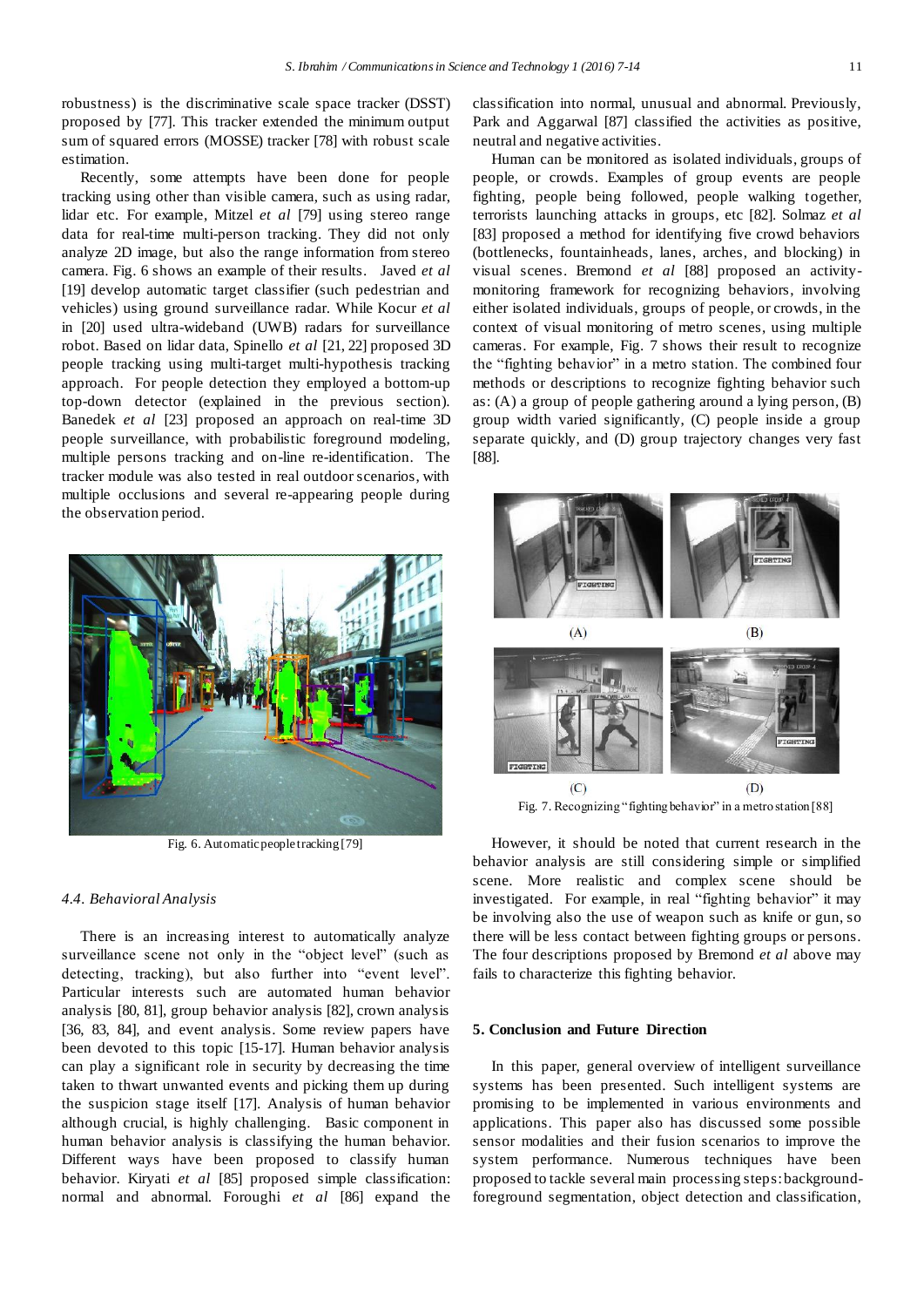tracking, and behavioral analysis. Although several promising results have been obtained, further studies are needed for real implementation with more complex settings. For example, in the background-foreground segmentation process, different combination of sensor modality should be explored to make the system robust or to simplify the processing process. Current studies in behavior analysis are still considering simplified scene, and thus more realistic and complex scene should be investigated. With decreasing price in sensor and processing devices, researchers should also consider investigating and developing a low cost intelligent surveillance system.

#### **References**

- 1. N. Sulman, T. Sanocki, D. Goldgof and R. Kasturi, *How effective is human video surveillance performance?*, 19th International Conference on Pattern Recognition*,* Tampa, FL, 2008, pp.1-3R.
- 2. R.J. Radke, S. Andra, O. Al-Kofahi and B. Roysam, *Image change detection algorithms: A systematic survey*, IEEE Trans.Image Process. 14 (2005) 294–307.
- 3. M. Cristani, M. Farenzena, D. Bloisi and V. Murino, *Background Subtraction for Automated Multisensor Surveillance: A Compreh en sive Review*, EURASIP Journal on Advances in Signal Processing 2010 (2010) 343057.
- 4. T. Bouwmans, F. El Baf, and B. Vachon, *Statistical background modeling for foreground detection: A survey*, Handbook of Pattern Recognition and Computer Vision (Volume 4). Singapore: World Scientific, 2010.
- 5. T. Bouwmans, *Recent advanced statistical backgro und mod elin g fo r foreground detection:A systematic survey*, Recent PatentsComput.Sci. 4 (2011) 147–176.
- 6. S. Brutzer, B. Hoferlin, G. Heidemann, *Evaluation of background subtraction techniques for video surveillance*, IEEE Conference on Computer Vision and Pattern Recognition (CVPR), Colorado Springs, USA, 2011, pp. 1937-1944.
- 7. A. Sobral, A.Vacavant, *A comprehensive review of background subtraction algorithms evaluated with synthetic and real videos*, Computer Vision and Image Understanding 122 (2014) 4-21.
- 8. M. Paul, S. M. Haque and S. Chakraborty, *Human detection in surveillance videos and its applications-a review*, EURASIP Journal onar Advancesin Signal Processing 2013(2013) 1-16.
- 9. M. Enzweiler and D. M. Gavrila, *Monocular pedestrian detection: Survey and experiments*, IEEETrans. Pattern An aly sis an d Machine Intelligence31 (2009) 2179-2195.
- 10. P. Dollar, C. Wojek,B. Schiele and P. Perona,*Pedestrian Detection: An Evaluation of the State ofthe Art*, IEEE Transactions onPatternAnalysis andMachine Intelligence34 (2012) 743-761.
- 11. A. Yilmaz and M. Shah, *Object tracking: A survey*, Journal ACM Computing Surveys 38 (2006) article 13 (45 pages).
- 12. A.W.M. Smeulders, Dung M. Chu, R.Cucchiara, S. Calderara, A. Dehghan andM. Shah, *Visual Tracking: anExperimental Survey*, IEEE Transaction on Pattern Analysis andMachine Intelligence 3 6 ( 2 014 ) 1442-1468.
- 13. A. Bedagkar-Gala and Shishir K. Shah, *A survey of approaches and trends in person re-identification*, Image and Vision Computing 32 (2014)270-286.
- 14. Y. Wu, J Lim and M Yang, *Object Tracking Benchmark*, IEEE

Transactions on Pattern Analysis and Machine Intelligence 37 (2015) 1834-1848.

- 15. T. Ko, *A survey on behavior analysisin video surveillancefor homeland security applications*, 37th IEEEApplied Imagery PatternReco gn ition Workshop, Washington, DC, USA, 2008, pp.1-8.
- 16. M. Cristani, R. Raghavendra, A. Del Bue and V. Murino, *Human behavior analysis in video surveillance: A Social Signal Processing perspective*, Neurocomputing 100 (2013) 86-97.
- 17. D. Gowshikaa, S Abirami andRBaskaran, *Automated HumanBehaviour Analysis from Surveillance videos: A survey*, Artificial Intelligence Review42 (2014) 747-765.
- 18. R. Gade and T. B. Moeslund, *Thermal cameras and applications: A* survey, Machine Vision & Applications 25 (2014) 245-262.
- 19. A. Javed, A. Ejaz, S. Liaqat, A. Ashraf andM.B. Ihsan, *Automatic target classifierfor a Ground Surveillance Radar using lin ear d iscrimina nt analysis and Logistic regression*, Radar Conference (EuRAD), 2012 9 th European, Amsterdam, 2012,pp.302-305.
- 20. D. Kocur, P. Kazimir, J. Fortes,D. Novak,M. Drutarovsky, P. Galajda andR. Zetik, *Short-range UWB radar: Surveillancerobot equipment o f the future*, IEEE International Conference on Systems, Man and Cybernetics(SMC), San Diego, CA, USA, 2014, pp.3767-3772.
- 21. L. Spinello, K. O. Arras, R. Triebel andR. Siegwart, *A layered approach to people detection in 3D rangedata*, AAAIConference o n Artificial Intelligence (AAAI-10), Atlanta,Georgia, USA, 2010.
- 22. L. Spinello, M. Luber andK.O. Arras, *Tracking people in 3 D u sing a bottom-up top-down detector*, 2011 IEEE International Co n feren ce o n Robotics andAutomation (ICRA), Shanghai, 2011,pp.1304-1310.
- 23. Csaba Benedek, *3D people surveillanceon rangedata seq uences o f a rotating Lidar*, Pattern Recognition Letters 50 (2014) 149-158.
- 24. Benny PingLai Lo,Jie Sun andSergio A.Velastin, *Fusing Visu a l a nd Audio Information in a Distributed Intelligent Surveillance S ystem fo r Public Transport Systems*,Acta Automatica Sinica, 29 (2003)393-407.
- 25. D.L. Hall and J. Llinas, *An introduction to multisensor data fusion*, Proceedings of theIEEE85 (1997) 6-23.
- 26. E. F. Nakamura, A. A. F. Laureiro andA. C. Frery, *Information fu sion forwireless sensor networks: Methods,models, and classifications*, ACM Comput. Surveys 39 (2007) 1–55.
- 27. E.I. Gokce, A.K. Shrivastava, Jung Jin Cho and Yu Ding, *Decision Fusion from Heterogeneous Sensorsin Surveillance S en sor S ystems*, IEEE Transactions on Automation Science andEngineerin g 8 (2 011 ) 228-233.
- 28. B. Khaleghi, Alaa Khamis, Fakhreddine O. Karray and Saiedeh N. Razavi, *Multisensor data fusion: A review of the state-of-the-art*, Information Fusion 14 (2013)28-44.
- 29. X. Wang, *Intelligent multi-camera video surveillance: A review*, Pattern RecognitionLetters, 34 (2013) 3-19.
- 30. Y.W. Bai, Li-Sih Shen andZong-HanLi, *Design and implementation of an embedded homesurveillance system by use of mu ltiple u ltrason ic sensors*, IEEE Transactions onConsumer Electronics, 5 6 (2 010 ) 119- 124.
- 31. Y.W. Bai, Z. l. Xie andZ. H. Li, *Design and implementation of a h ome embedded surveillance system with ultra-low alert power*, IEEE Transactions on ConsumerElectronics, 57 (2011) 153-159.
- 32. J.L. Castro, M. Delgado, J. MedinaandM.D. Ruiz-Lozano, *Intelligent surveillance system with integration of heterogeneousin fo rma tion fo r intrusion detection*, Expert Systems with Applications, 38 (2011) 11182-11192.
- 33. A. Prati, R. CucchiaraandR. Vezzani, *A multi-camera vision system fo r fall detection and alarm generation*,Expert Systems,24(5) 334–345.
- 34. F. Porikli, Y. Ivanov andT. Haga, *Robust abandoned object detection*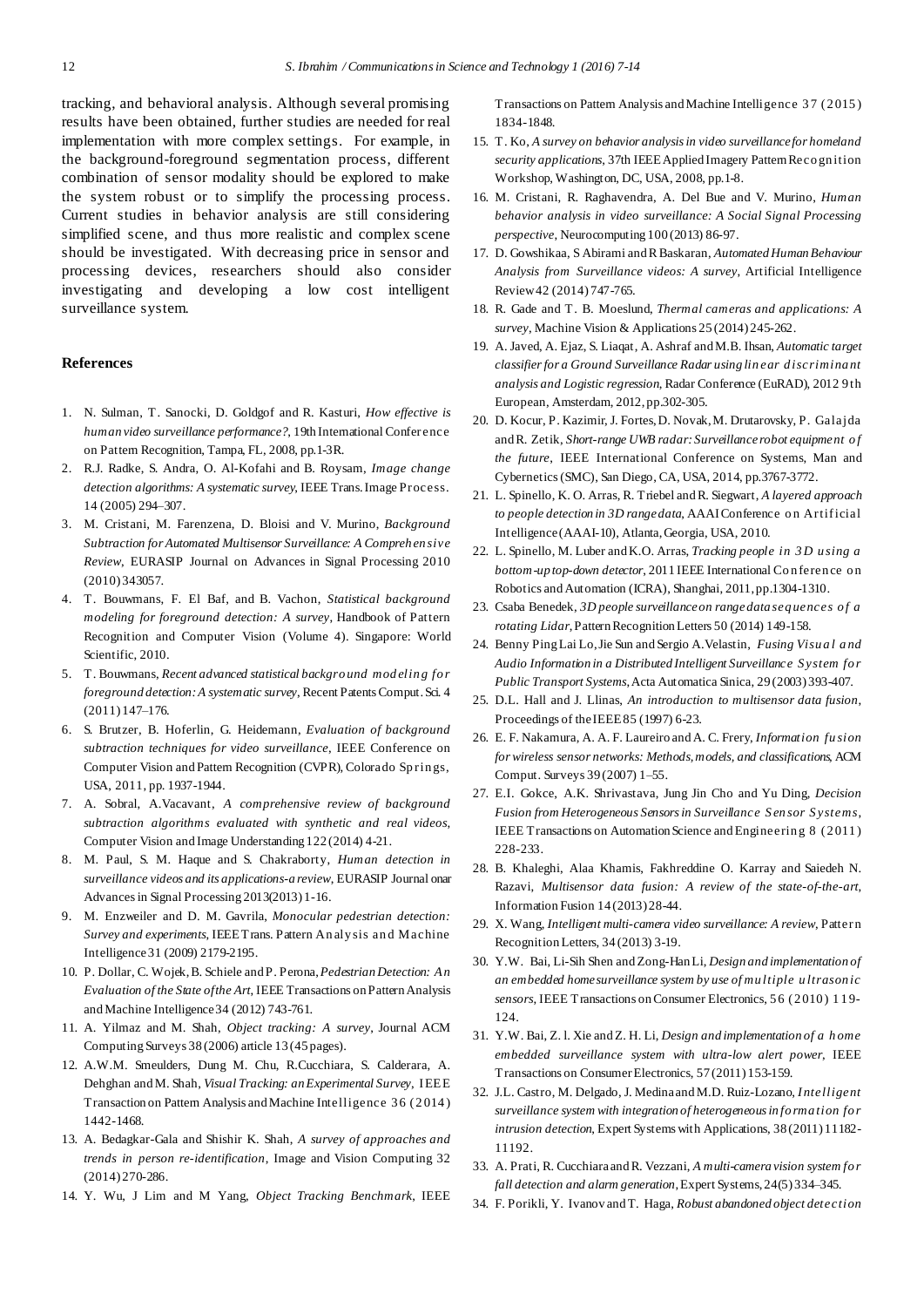*using dual foregrounds*, EURASIP Journal on Advances in Signal Processing, (2008) articleno.30.

- 35. Y.L. Chen, Bing-Fei Wu, Hao-Yu Huang and Chung-Jui Fan, *A Real-Time Vision System for Nighttime Vehicle Detection and Traffic Surveillance*, IEEE Transactions on Industrial Electron ics 5 8 (20 14) 2030-2044.
- 36. J.C.S. J. Junior, S. R. Musse and C. R. Jung, *Crowd analysis using computer vision techniques:A survey*, IEEESignal ProcessingMagazine 27 (2010) 66-77.
- 37. R. Collins, A. Lipton, T. Kanade, H. Fujiyoshi,D. Duggins, Y. Tsin , D. Tolliver, N. Enomoto andO. Hasegawa, *A system for video surveillan ce and monitoring*, Tech.Rep. CMU-RI-TR- 00-12, Ro bo tics Institut e, Carnegie Mellon University (2000).
- 38. I. Haritaoglu, D. Harwood andL.S. Davis, *W4: Real-time surveillanceof people and their activities*, Patter Analysis and Machine Intelligence, 22 (2000) 809–830.
- 39. S.A. Velastin, L. Khoudour,B.P.L Lo, J. Sun andM.A. Vicencio-Silv a, *PRISMATICA: a multi-sensorsurveillance system for public tra n spo rt networks*, 12th IEE International Conference on Road Transport Information andControl, London, UK , 2004, pp.19-25.
- 40. N. T. Siebel andS. Maybank, *TheADVISOR visualsurveillance system,* Proc. ECCV 2004 Workshop Applications of Computer Vision, Prague, Czech Republic, 2004,pp.103 -111.
- 41. B. Leininger, *et al*. *Autonomous real-time ground ubiquitous surveillance-imaging system (ARGUS-IS)*. Proc. SPIE 6981 (2008) 69810H.
- 42. V. Morellas, I. Pavlidis andP. Tsiamyrtzis, *DETER:Detection of Events for Threat Evaluation and Recognition*, Machine Vision and Applications, 15(2003) 29-46.
- 43. J. S. Kim, D. H. Yeom and Y. H. Joo, *Fast and robust algorithm of tracking multiple moving objects for intelligent video surveillance systems*, IEEE Transactions on Consumer Electronics 57 (2011) 1165-1170.
- 44. M. Valera and S. A. Velastin, *Intelligent distributed surveillance systems: a review*, IEEE Proceedings- Vision, Image and Signal Processing, v ol. 152 (2005) 192-204.
- 45. P. Kumar, A. Mittal and P. Kumar, *A Multimodal Au dio , Visib le and Infrared Surveillance System (MAVISS)*, 3rd IEEE International Conference on Intelligent Sensing and Information Processing (ICISIP), Bangalore, Karnataka, India, 2005, pp. 151-157.
- 46. Q. Cai and J.K. Aggarwal, *Tracking human motion in structured environments using a distributed-camera system*, IEEETransactions o n PatternAnalysis andMachineIntelligence21 (1999) 1241-1247.
- 47. R.T. Collins, A.J. Lipton,H. Fujiyoshi andT.Kanade,*Alg orithms fo r cooperativemultisensorsurveillance*,Proceedings of theIEEE89 (2001) 1456-1477.
- 48. X. Wang, S. Wang and D. Bi, *Distributed Visual-Target-Surveillance System in Wireless Sensor Networks*, IEEE Transactions on Systems, Man, andCybernetics, Part B: Cybernetics 39 (2009) 1134-1146.
- 49. N.M. Robertson and J. Letham, *Contextual person detection in multimodal outdoorsurveillance*, Signal ProcessingConference (EUSIPCO), 2012 Proceedings of the20thEuropean,Buch arest, Ro m an ia, 2 0 12, pp.1930-1934.
- 50. C. Premebida, J. Carreira,J. Batista andU. Nunes, *Pedestrian detection combining rgb and dense lidar data*, International Conference on Intelligent Robots and Systems, Chicago, IL, USA, 2014,pp. 4112-4117.
- 51. C. Stauffer andW. Grimson, *Adaptive backgroundmixture mod els fo r real-time tracking*, CVPR1999 (1999) 246-252.
- 52. A. Elgammal, D. Harwood and L.Davis, *Non-parametric Model for Background Subtraction*,ECCV, Dublin, Ireland, 2000,pp.751-767.
- 53. K. Kim, T. Chalidabhongse, D. Harwood and L. Davis, *Real-time Foreground-Background Segmentation usingCodebook Mo del*, Real-Time Imaging 11 (2005)172-185.
- 54. B. Lee andM. Hedley, *BackgroundEstimation for Video Surveillance* , Image and Vision Computing New Zealand (IVCNZ 2002), New Zealand, 2002, pp. 315-320.
- 55. N. McFarlane andC. Schofield, *Segmentation and tracking of piglets in images,* BMVA 1995 (1995) 187-193.
- 56. J. Zheng, Y. Wang, N. Nihan andE. Hallenbeck, *Extracting Roa dway Background Image: A mode based approach*, Journal ofTransportatio n Research Report 1944 (2006) 82-88.
- 57. C. Wren, A. Azarbayejani, T. Darrell andA. Pentland, *Pfinder: Real-Time Tracking of the Human Body*, IEEE Transactions on Pattern Analysis andMachine Intelligence19 (1997) 780-785.
- 58. A. Elgammal, R. Duraiswami, D. Harwood andL. S. Davis, *Background and foreground modeling using nonparametric kernel density estimation for visualsurveillance*, Proceedings of the IEEE 90 (2002) 1151-1163.
- 59. M. Sigari,N. Mozayani andH. Pourreza, *Fuzzy Running Averag e and Fuzzy Background Subtraction: Concepts and Application*, International Journal of Computer Science and Network Security 8 (2008) 138-143.
- 60. F. El Baf, T. Bouwmans and B. Vachon, *Type-2 fuzzy mixture of Gaussians model: Application to background modeling*, ISVC2008, Las Vegas, USA, 2008, pp. 772-781.
- 61. D. Butler and S. Sridharan, *Real-Time Adaptive Background Segmentation*, International Conference on Multimedia and Expo, Baltimore,Maryland, 2003, pp. III-341-4.
- 62. D. Culbrik, O. Marques, D. Socek, H. Kalva and B. Furht, *Neural network approach to background modeling for video object segmentation*, IEEETransaction on Neural Networks 18 (20 07 ) 1 61 4– 1627.
- 63. L. Maddalena and A. Petrosino, *A self-organizing approach to background subtraction for visual surveillance applications*, IEEE Transactions on Image Processing 17 (2008) 1729–1736.
- 64. S. Biswas, J. Sil and N. Sengupta, *Background Modeling and Implementation using Discrete Wavelet Transform: a Review*, JICGST - GVIP 11 (2011) 29-42.
- 65. K. Toyama, J. Krumm, B. Brumitt andB. Meyers, *Wallflower: Principles and Practice of Background Maintenance*, International Conference o n Computer Vision,Corfu, Greece,1999, pp. 255-261.
- 66. S. Messelodi, C. Modena, N. Segata andM. Zanin, *A Kalman filter based background updating algorithm robust to sharp illuminatio n ch an ges*, ICIAP 2005, Cagliari,Italy, 2005, pp. 163-170.
- 67. R. Chang, T. Ghandi andM. Trivedi, *Vision modulesfor a multisensory bridge monitoring approach*,The7th International IEEE Conference on, Intelligent Transportation Systems, Washington, WA, USA, 2004, pp. 971-976.
- 68. A. Vacavant, T. Chateau, A. WilhelmandL. Lequièvre, *A b enchmark dataset for foreground/background extraction*, Background Models Challenge (BMC) at Asian Conference on Computer Vision (ACCV), Daejeon, Korea, 2012,pp.291–300.
- 69. P. Kaewtrakulpong andR. Bowden, *An ImprovedAdaptive Backgrou nd Mixture Model for Realtime Tracking with Shadow Detection*, Video Based Surveillance Systems: Computer Vision and Distributed Processing, US: Springer US, 2001.
- 70. J. Yao and J. marc Odobez, *Multi-layer background subtraction based on color and texture*, IEEE Computer Vision and Pattern Recognition Conference (CVPR), Minneapolis, MN, USA, 2007, pp. 1 - 8.
- 71. M. Hofmann, P. Tiefenbacher andG. Rigoll, *Background segmentation with feedback: The pixel-based adaptivesegmenter*, IEEE Co m put er Society Conference on Computer Vision and Pattern Recognition